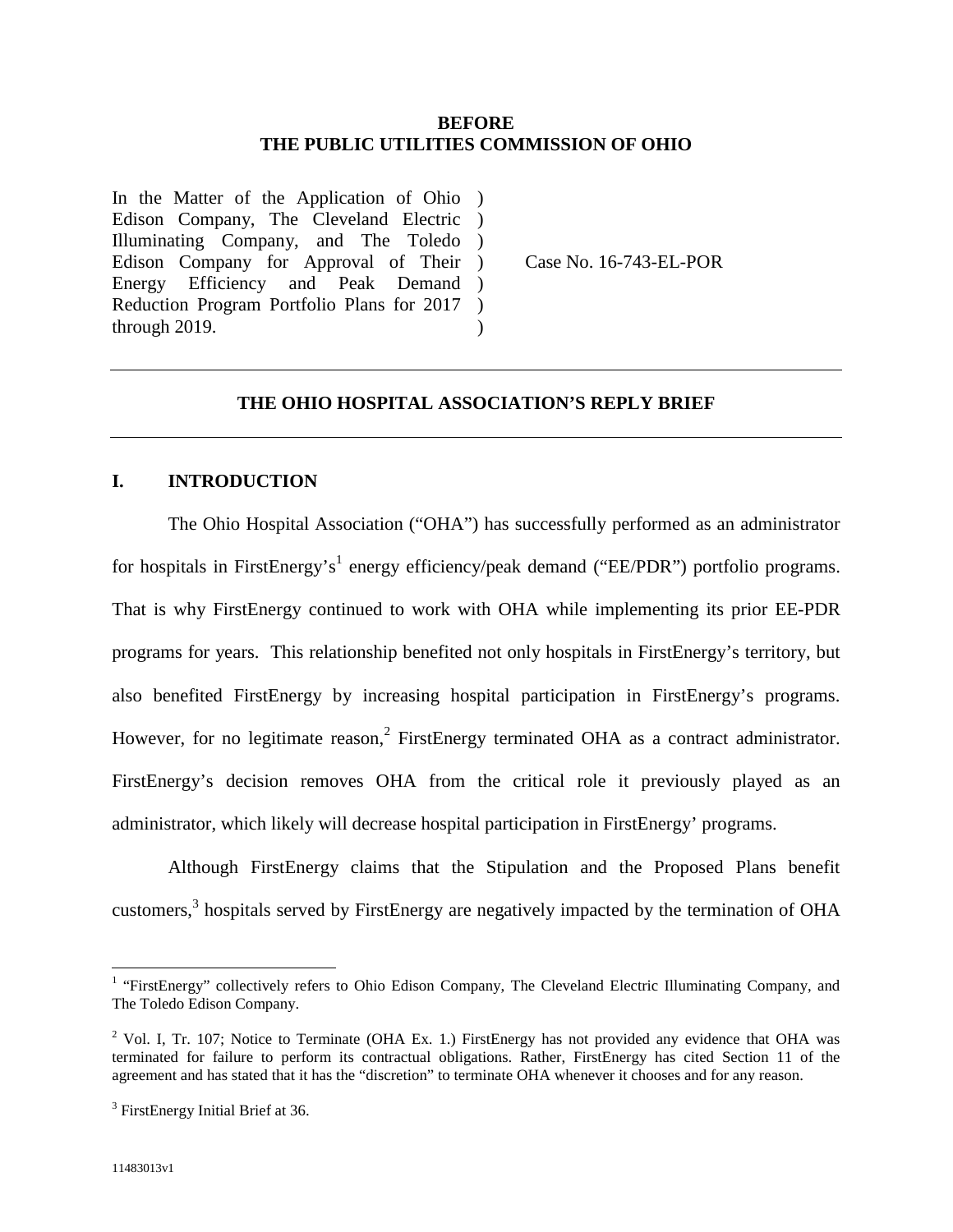as an administrator. As such, the Commission should modify the Stipulation so that FirstEnergy is required to contract with OHA as an administrator. This modification would ensure that OHA can continue to assist and encourage hospital participation in FirstEnergy's programs.

#### **II. ARGUMENT**

FirstEnergy incorrectly claims that "the Stipulation is in the public interest and benefits the customers in the Companies' service territories."<sup>5</sup> The Stipulation and the Proposed Plans do not benefit hospitals served by FirstEnergy because FirstEnergy has abandoned its commitment to have the OHA serve as a program administrator for hospitals. The Stipulation from Case No. 08-0935-EL-SSO stated that the "Ohio Hospital Association **will serve** as administrator for the class of customers compromising hospitals in the service territories of [FirstEnergy]."(emphasis added)<sup>6</sup> The intent behind using contract administrators was for the administrators to "educate their respective customer segments" and to "'market' various programs being offered by [FirstEnergy] to achieve the program target and objectives."<sup>7</sup> FirstEnergy's unjustified termination of OHA as administrator decreases the likelihood of hospitals participating in FirstEnergy's programs.

Further, FirstEnergy's decision is inconsistent with other Ohio electric distribution utilities' ("EDUs") portfolio programs. Although FirstEnergy claims that it attempted to align its programs with those of other EDUs in Ohio, $8$  a critical distinction between FirstEnergy's portfolio and the other EDUs' portfolios is that all the other EDUs have committed to working

<sup>&</sup>lt;sup>5</sup> FirstEnergy Initial Brief at 36.

<sup>6</sup> *FirstEnergy*, Case No. 08-935-EL-SSO, Stipulation and Recommendation at pg. 26 (February 19, 2009); *FirstEnergy*, Case No. 08-935-EL-SSO Second Opinion and Order (March 25, 2009).

<sup>&</sup>lt;sup>7</sup> Stipulation, Exhibit B at pg. 11 (Joint Ex. 1.)

<sup>&</sup>lt;sup>8</sup> FirstEnergy Initial Brief at 28.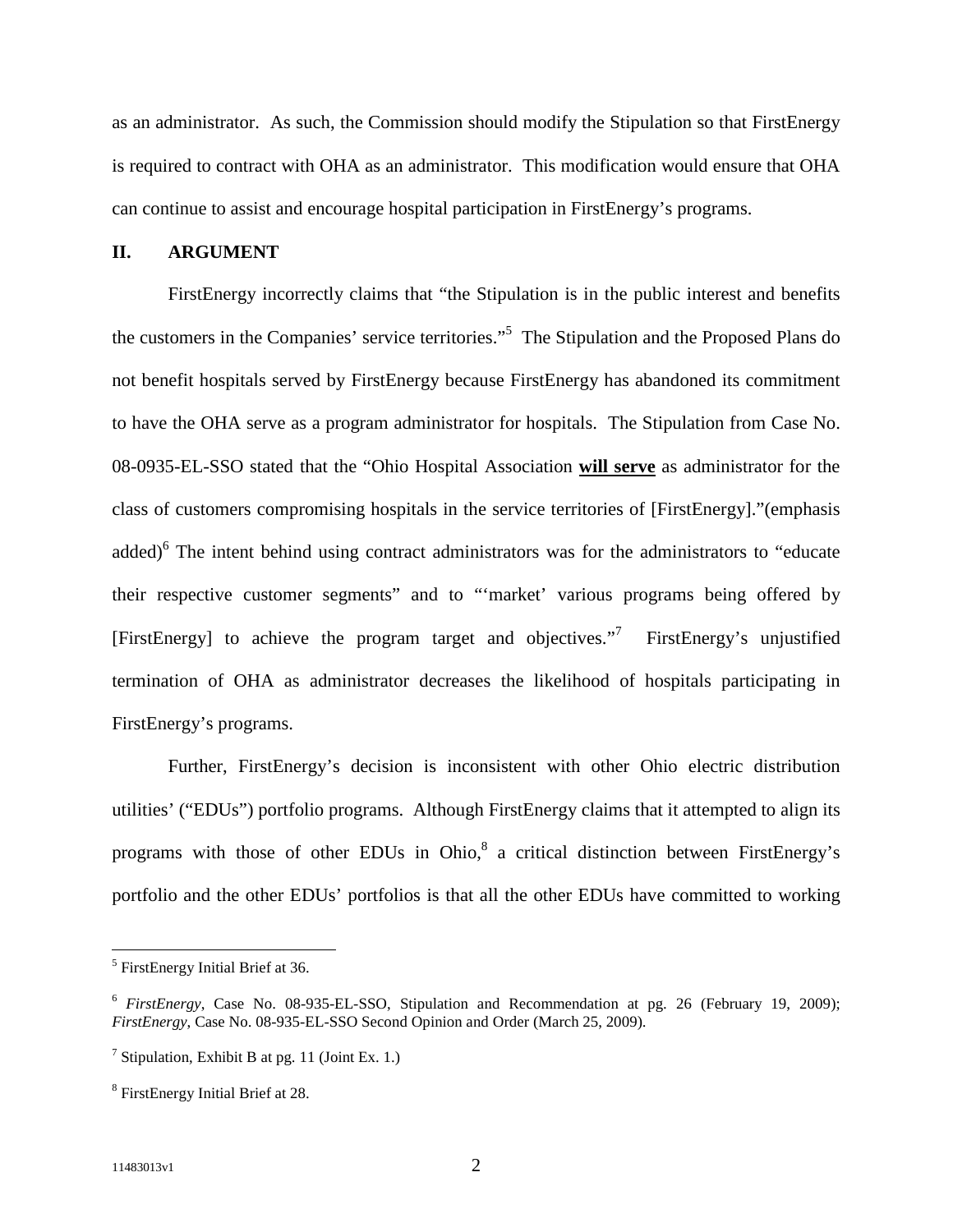with OHA as a program administrator. As OHA discussed in its initial brief, Ohio Power Company d/b/a AEP Ohio and Dayton Power and Light Company ("DP&L") use OHA as a program administrator for hospitals in their portfolios.<sup>9</sup> Duke Energy Ohio, Inc. ("Duke") has made a similar commitment to OHA in the stipulation filed in its pending portfolio case.<sup>10</sup> FirstEnergy is the only Ohio EDU that decided not to work with OHA as an administrator. This decision is unreasonable considering that OHA successfully performed as an administrator for FirstEnergy for years.

In its initial brief, FirstEnergy summarizes what it believes to be the "key" provisions of the Stipulation which amended the plans filed on April 15, 2016.<sup>11</sup> However, FirstEnergy overlooks another "key" modification it made to its initial plans. FirstEnergy decided to terminate OHA as an administrator without providing any legitimate basis,<sup>12</sup> and then removed OHA from the list of potential administrators.<sup>13</sup> FirstEnergy took such action even though OHA has experience working with hospitals and is committed to its member hospitals.<sup>14</sup> FirstEnergy witness Edward Miller previously testified regarding OHA's ability to successfully target member hospitals for participation in FirstEnergy's programs and discussed OHA's experience

<sup>9</sup> OHA Initial Brief at 7; *Columbus Southern Power*, 11-5568-EL-POR et al., Opinion and Order at pg. 13 (March 21, 2012).; *Ohio Power Company*, Case No. 16-0574-EL-POR, Opinion and Order (January 18, 2017); *Dayton Power and Light Company*, Case No. 13-0833-EL-POR, Opinion and Order at 5-6 (December 4, 2013); and *Dayton Power and Light Company*, Case No. 16-0649-EL-POR, Stipulation and Recommendation at 6-7 (December 13, 2016).

<sup>&</sup>lt;sup>10</sup> *Duke*, Case No. 16-576-EL-POR Amended Stipulation and Recommendation at pgs. 15-16 (January 27, 2017).

 $11$  FirstEnergy Initial Brief at 11.

 $12$  Vol. I, Tr. 107; Notice to Terminate (OHA Ex. 1.)

 $13$  Stipulation, Exhibit B at pg. 89 (Joint Ex. 1.)

<sup>&</sup>lt;sup>14</sup> Rebuttal Testimony of Edward C. Miller, Case No. 12-2190-EL-POR, at pg. 6-7 (OHA Ex. 2.)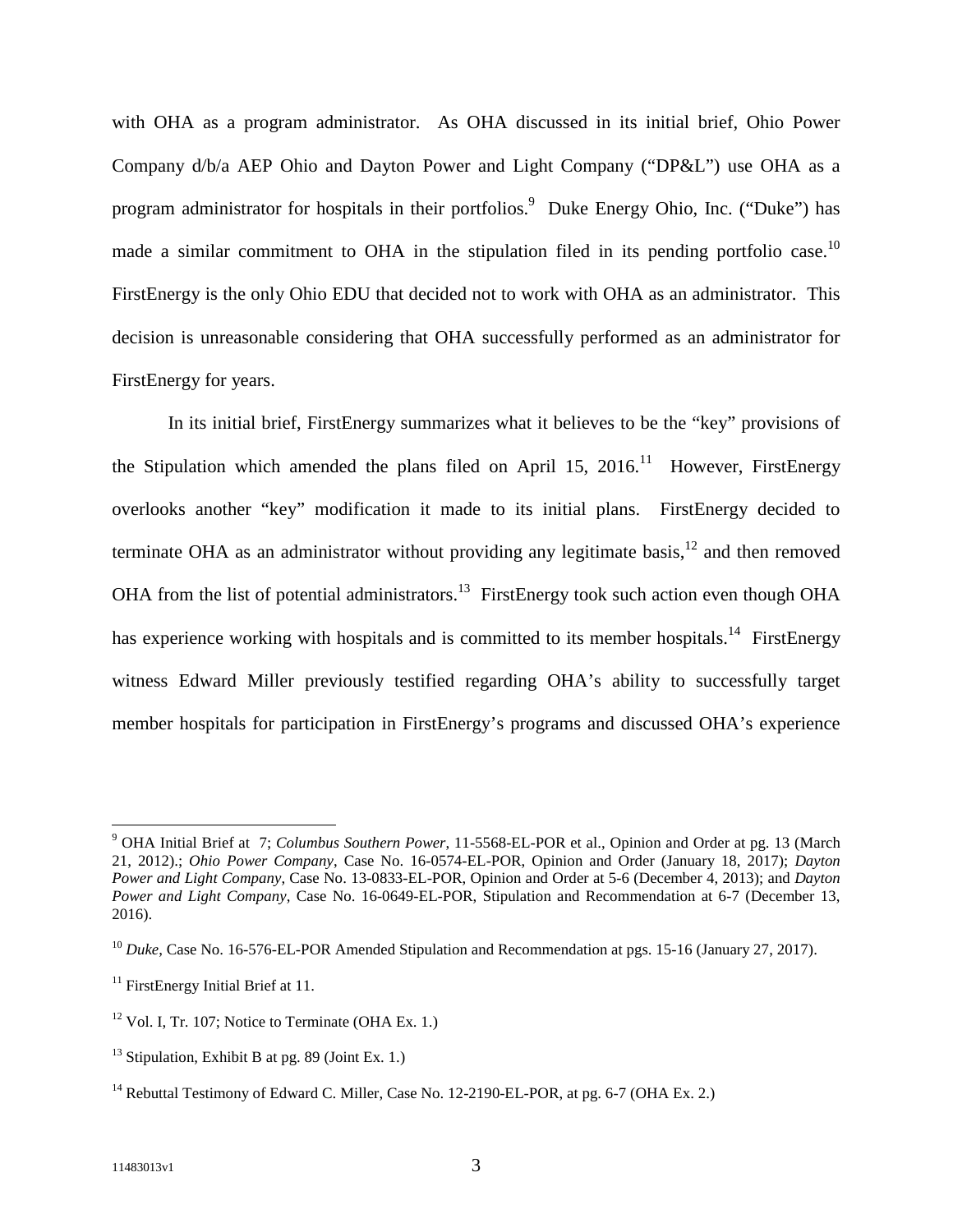working with member hospitals.<sup>15</sup> Mr. Miller testified that working with OHA would provide the companies "additional savings opportunities."<sup>16</sup> In addition, hospitals in FirstEnergy's territory have indicated that OHA's participation as program administrator is critical. The Ohio Society for Healthcare Facilities Management, MetroHealth, and Lake Health filed public comments in support of OHA.<sup>17</sup> Yet, for some unknown reason, FirstEnergy has terminated OHA as an administrator. FirstEnergy's sudden and unjustified termination of OHA will negatively impact hospitals' ability to participate in EE-PDR programs.

In addition, FirstEnergy's decision to terminate OHA probably will cause a delay in hospital participation in EE-PDR programs. FirstEnergy admits that it will have a three-month "ramp up" period before it can launch any of the programs, which means it might not begin its programs until the summer of 2017 or later.<sup>18</sup> If OHA was still operating an administrator, it would be able to hit the ground running to assist with marketing and implementation of those programs that apply to hospitals the second the Commission approves the programs. This is due to OHA's experience working with hospitals as an administrator and its long-standing relationships with hospitals. However, because FirstEnergy errantly terminated OHA, it will have to work through other contractors or vendors to market programs to hospitals and implement programs for hospitals. These other entities will not have the same of level of experience working with hospitals as OHA and will not have the same relationship OHA has with hospitals in FirstEnergy's territory. FirstEnergy's decision to terminate OHA not only

<sup>15</sup> *Id.*

<sup>16</sup> *Id.* at 7.

<sup>&</sup>lt;sup>17</sup>. See Public Comment filed by OSHFM on February 21, 2017; Public Comment filed by MetroHealth on February 21, 2017; and Public Comment filed by Lake Health on March 3, 2017.

<sup>&</sup>lt;sup>18</sup> FirstEnergy Initial Brief at 55.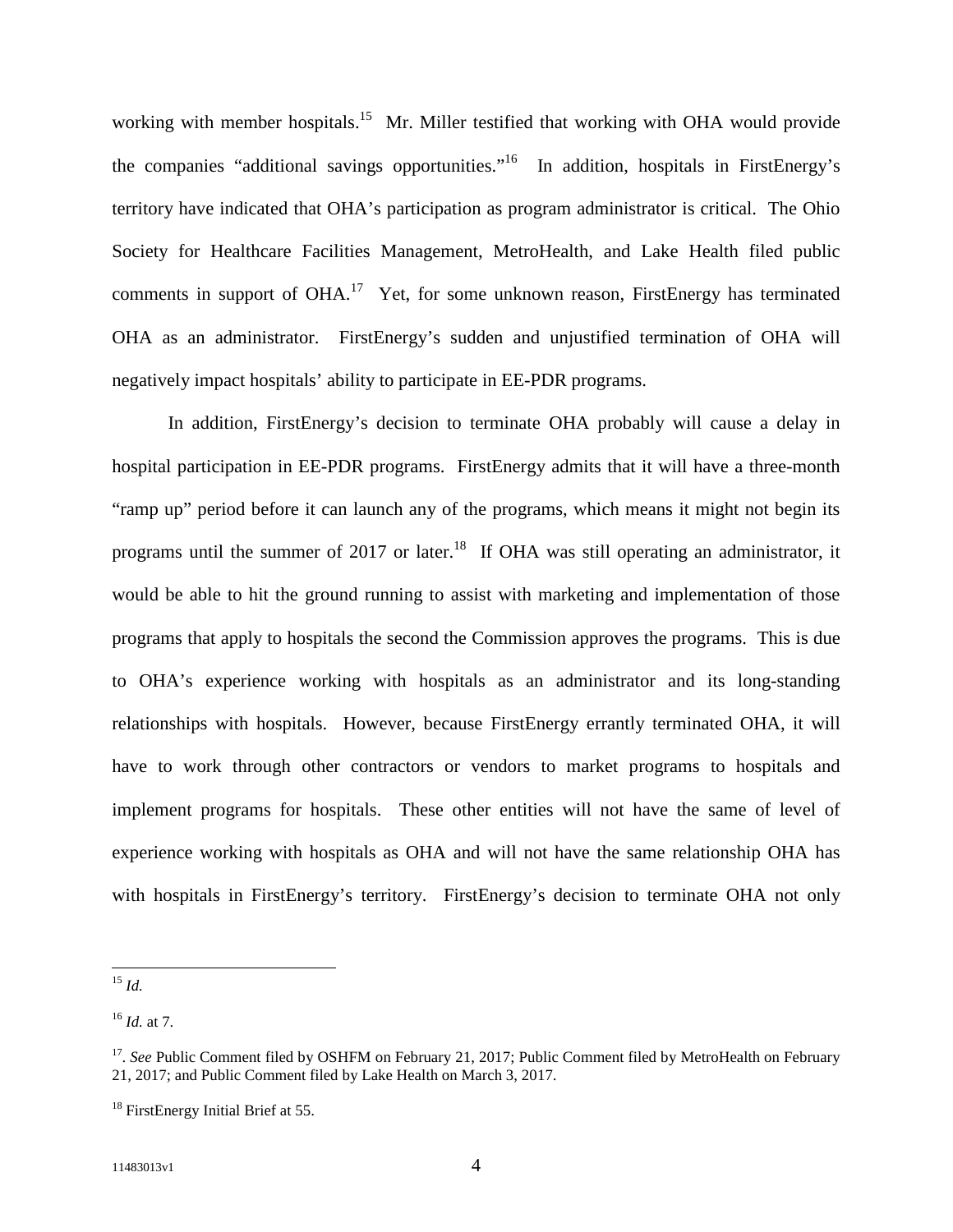impairs hospitals' ability to participate in EE-PDR programs, but it also hinders FirstEnergy's ability to maximize EE-PDR savings.

# **III. CONCLUSION**

FirstEnergy's decision to terminate OHA as an administrator benefits no one: not OHA, not FirstEnergy, and definitely not the hospitals served by FirstEnergy. Having OHA serve as an administrator has worked for other EDUs, and has worked for FirstEnergy during its prior portfolios. FirstEnergy has presented no evidence supporting its rationale for suddenly changing course. As such, the Commission should modify the Stipulation so that FirstEnergy is required to contract with OHA as an administrator.

> Respectfully submitted on behalf of THE OHIO HOSPITAL ASSOCIATION

Richard L. Sites Regulatory Counsel OHIO HOSPITAL ASSOCIATION 155 East Broad Street, 3rd Floor Columbus, OH 43215-3620 Telephone:(614) 221-7614 Facsimile: (614) 221-4771 Email: rick.sites@ohiohospitals.org

and

Matthew W. Warnock Dylan F. Borchers Devin D. Parram BRICKER & ECKLER LLP 100 South Third Street Columbus, OH 43215-4291 Telephone:(614) 227-2388; 227-4914 Facsimile: (614) 227-2390 E-mail: mwarnock@bricker.com dborchers@bricker.com dparram@bricker.com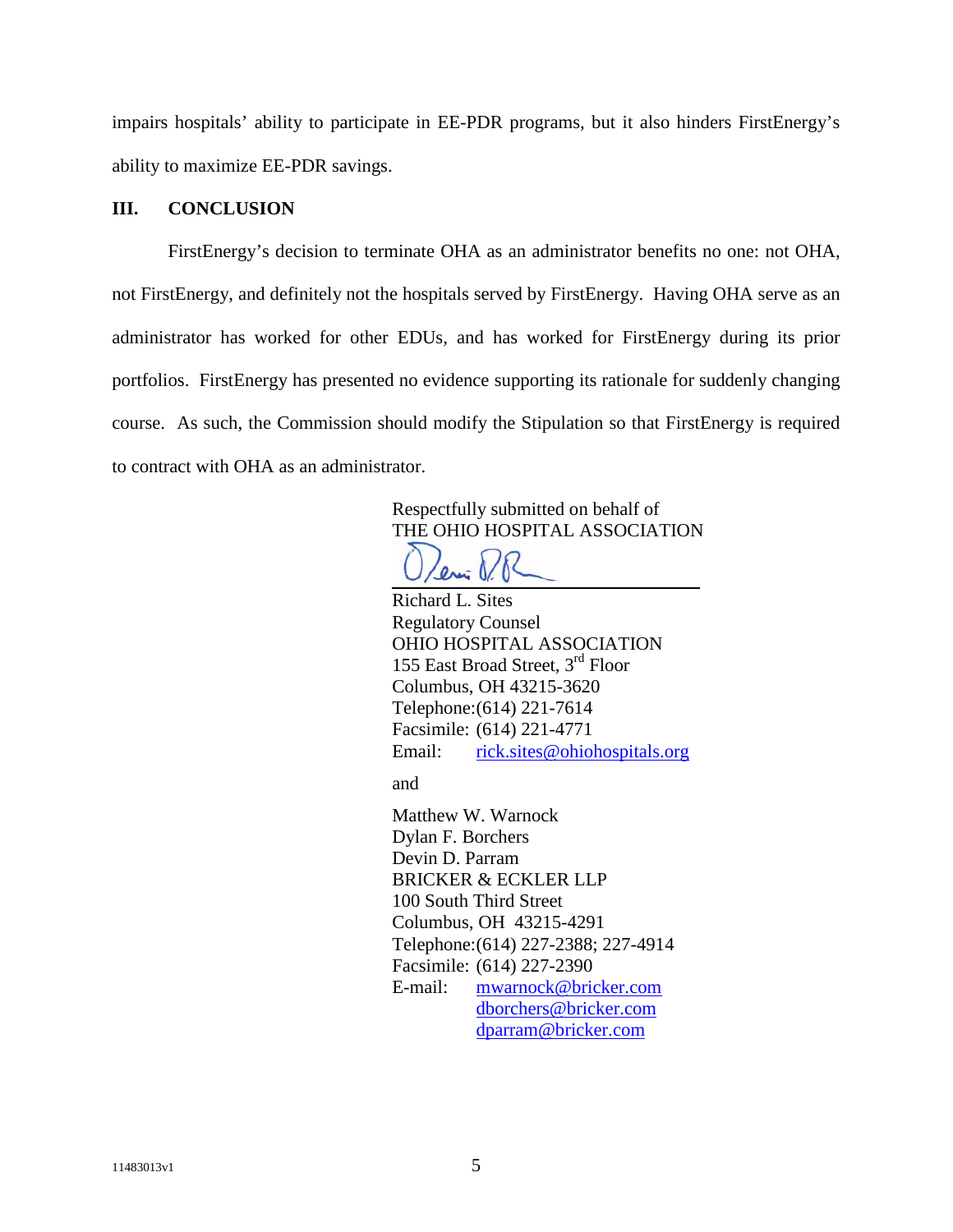# **CERTIFICATE OF SERVICE**

The undersigned hereby certifies that a copy of the foregoing Reply Brief was served

upon the parties of record listed below this  $3<sup>rd</sup>$  day of March 2017 *via* electronic mail.

Oleni P.R

Devin D. Parram

eostrowski@firstenergycorp.com christopher.healey@occ.ohio.gov cmooney@ohiopartners.org tdougherty@theOEC.org jfinnigan@edf.org mfleisher@elpc.org mkurtz@BKLlawfirm.com kboehm@BKLlawfirm.com jkylercohn@BKLlawfirm.com paul@carpenterlipps.com whitt@whitt-sturtevant.com campbell@whitt-sturtevant.com glover@whitt-sturtevant.com bojko@carpenterlipps.com ghiloni@carpenterlipps.com sechler@carpenterlipps.com gpolous@enernoc.com Callwein@keglerbrown.com Mpritchard@mwncmh.com dstinson@bricker.com rdove@attorneydove.com